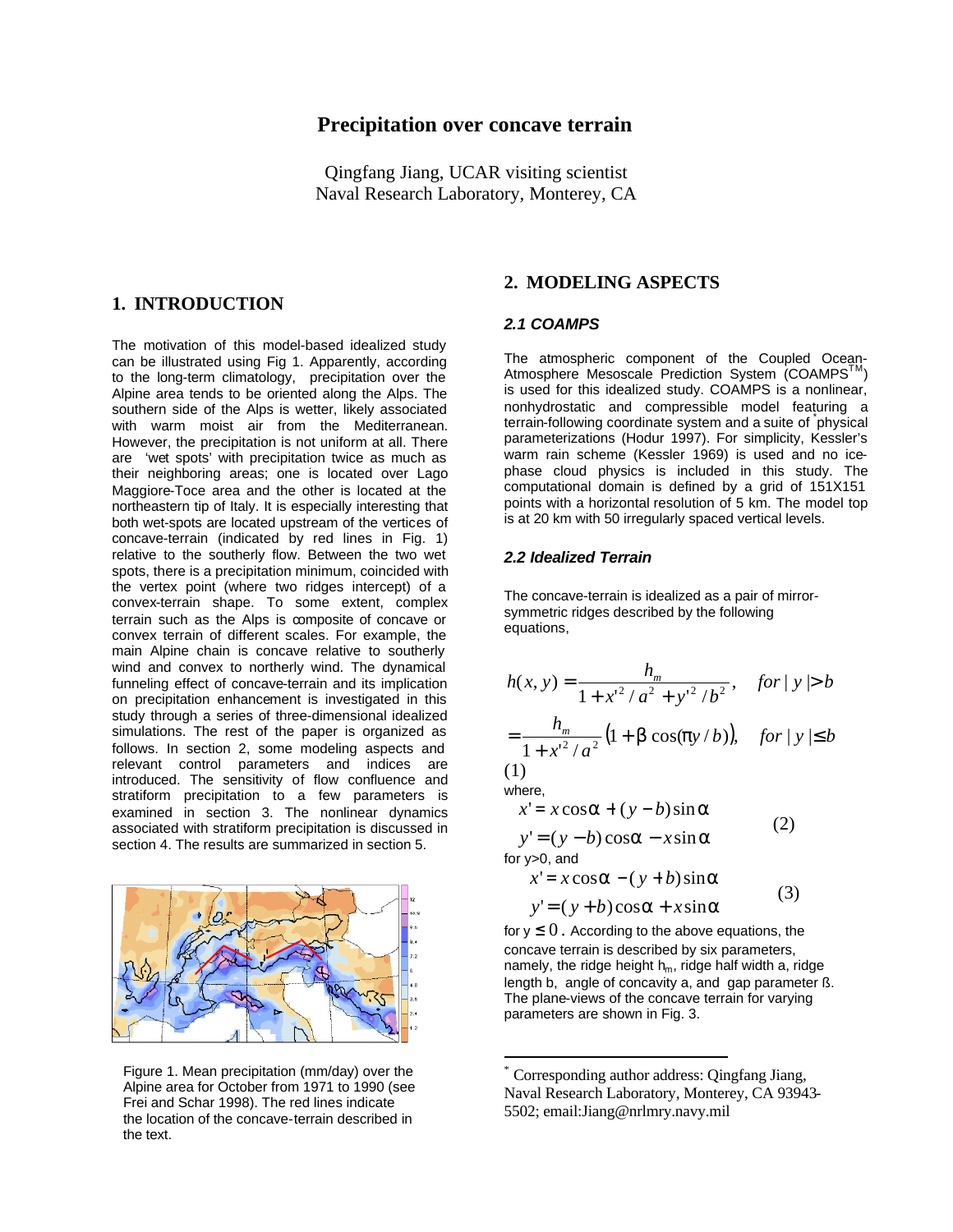#### *2.3 Idealized Sounding*

The sounding used in this study is shown in Fig. 2. It was modified from the 1105UTC Milan sounding on 21 October 1999 observed during intensive observing period (IOP) 8 of the Mesoscale Alpine Programme (MAP; Bougeault et al. 2001). MAP IOP 8 was characterized by moderate stratiform precipitation over the southern Alps (Houze 2001). For the purpose of simplicity, the potential temperature and relative humidity profiles were smoothed, and the wind was replaced by a westerly wind with uniform wind speed  $U=15$ ms<sup>-1</sup>. The environment flow specified by this modified sounding features a stable moist layer with a moist buoyancy frequency **Nm** around 0.01 s–1 .



Figure 2. The profiles of potential temperature ? and relative humidity (RH) for the idealized sounding.

#### *2.4 Relevant Parameters and Indices*

Symbolically, a solution to the above setup can be written as

$$
f(x, y, x, t) = f(x, y, z, t; U, N, rh, f, a, b, h_m, a, b)
$$
 (4)

where, U, N, and rh are the ambient windspeed. buoyancy frequency, and relative humidity in the lower troposphere specified by the idealized sounding, f is the rotation coefficient, and the rest are terrain-related parameters. In this study, unless specified otherwise, the following parameters are

used for the simulations:  $a=15$  km, b  $cos(a) = 50$ km,  $h_m$ =1200m, a=30, ß=0.0, and f=0. With b cos(a) = constant, the vertical interception areas of the concave-terrain relative to the wind along the x-axis are independent of the concave angle a.

We are primarily interested in the dynamical response of the low-level moist flow over the windward side of the terrain. For the convenience of discussion, we define the following quantities or indices: Nondimensional mountain height, **M=Nmhm/U**, where

 $N_m$ =0.01 s<sup>-1</sup> is the moist buoyancy frequency. Windward blocking index, *ub = umin/U,* where *umin* is the minimum across-mountain wind at the surface. Non-dimensional maximum vertical motion over the wind-slope, **wm = 2 w max a/Uh m ,** where **w max** is the maximum vertical motion over the windward side and below 2 km.

Non-dimensional maximum vertical motion at the surface,  $w_{sm} = 2 w_{smax}$  a/Uh  $_m$  where  $w_{smax}$ is the maximum vertical motion at the surface, which is associated with direct upslope lift. Confluence, *C(x,y,z) = dv/dy* ; Flow is confluent as C<0 and diffluent otherwise.

Stream-wise averaged precipitation rate (mm/h),

$$
PR(y) = \int p(x, y) dx / 6a
$$
 where p(x,y) is the

accumulated precipitation between t=10 and t=16 hours.

Scaled Integrated precipitation

$$
Pt = \iint p(x, y) dx dy / 6ab
$$

 $P_1$  has the unit of mm/h.

### *3.* **STRATIFORM PRECIPITATION**

#### 3.1 *Sensitivity to Concave Angle*

The effect of the terrain concave angle on upslope lift and precipitation can be illustrated by comparing the three solutions with a=0, 30, -30 respectively (see Figs. 3a, 3b and 3d). The vertical interception areas of the three terrain relative to the westerly wind are identical. As expected, precipitation over the straight ridge is quite uniformly distributed along the windward slope. Upstream of the ridge, the low-level flow is diffluent as it approaches the ridge. The diffluence zone extends approximately 150 km upstream. Flow confluence only exists near the two ends of the ridge. Clearly, relative to the straight ridge, precipitation over the concave-terrain is significantly enhanced over the triangle area upstream of the vertex of the concaveterrain. Comparing to the straight ridge run, the run simulations with concave-terrain show much reduced flow diffluence near the center streamline with a small confluence-zone located right upstream of the vertex.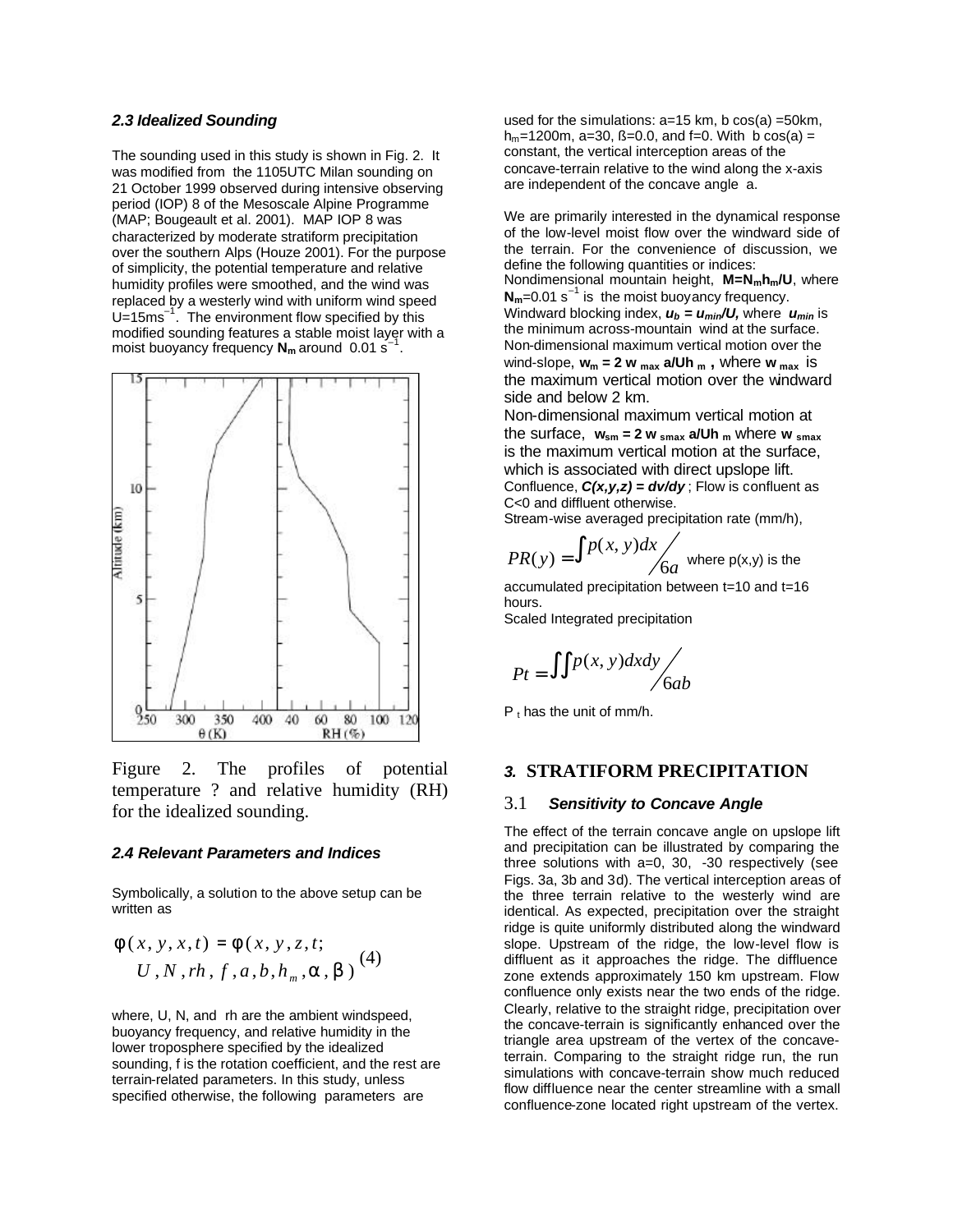The strength and area of the confluence-zone increases with increasing concave angle. Precipitation around the vertex increases accordingly. In contrast, for moist flow passes convex terrain, precipitation is weaker near the terrain-vertex and precipitation maxima are located approximately 40 km away from the centerline. Strong diffluence is present upstream of the vertex, which is consistent with the presence of the precipitation minimum. The crossstream distribution of precipitation during t=10 and 16 hrs for a=-30,0,30,45 is shown in Fig. 4a. For concave-terrain, precipitation is significantly enhanced near the vertex. The enhancement tends to increase with the concave angle. For example, at  $Y=0$ , precipitation for a=45 is three times the value of that for a=0. For convex-terrain, precipitation maxima are located at Y=±30km and the precipitation at Y=0 is approximately 30% weaker than the maximum precipitation. Clearly, the flow patterns over the leeside are quite sensitive to the concave angle as well, which is beyond the scope of this paper.

## *3.2 Sensitivity to Mountain Height*

For a=30, and  $h_m$  =600, 1200, 1800m (i.e., Figs. 3c,3b, and 3f), the solutions indicate the presence of three distinctive regimes. For lower terrain, the solution features linear dynamics. Although, far upstream flow is still diffluent, there is a well-defined confluence-zone located upstream of the vertex which is approximately 30 km wide and 50 km long (Fig. 3c). Accordingly, precipitation upstream of the terrain vertex is significantly enhanced. As mountain increases, the solution moves into a nonlinear regime with blocking dominant and the confluence area upstream of the vertex becomes much smaller (Fig. 3a). In both the linear and nonlinear regimes, the precipitation maximum is located near the vertex. Further increasing the mountain height may cause flow reversal and recirculation over the windward slope, Although flow confluence is present associated with the flow reversal (Fig. 3e), with downward motion at the surface, the total vertical motion is relatively weak. The precipitation maxima are located near the two ends of the convex-terrain. Further upstream, there is a bow-shaped precipitation band which propagates against the mean flow at a speed of approximately 3.4 ms  $^{-1}$ . This precipitation band is associated with an upstream propagating nonlinear wave and it decays slowly with upstream distance due to wave dispersion. The cross-stream precipitation distribution for a=30 and a range of mountain height is shown in Fig. 4b. Clearly, for  $h_m = 300$ , 600, 1200, 1500m, the precipitation maximum is located upstream of the concave-vertex, indicative of precipitation enhancement associated with flow confluence. For  $h_m = 1800$ m and 2100m, precipitation near the vertex is the same or even weaker than that over neighboring ridges.

## *3.3 Sensitivity to Gap Parameter*

The solution with a 400 m deep gap at the vertex of the concave-terrain (i.e.,  $\beta = -0.2$ ) is shown in Fig. 3e. Clearly, associated with the strong flow confluence upstream of the vertex, the precipitation maximum is located upstream of the gap. There are two secondary precipitation maxima coincided with the higher peaks.

The cross-stream precipitation distribution for four simulations with  $\beta = -0.3, -0.2, 0.0, 0.2$  is shown in Fig. 4c. Comparing with  $\beta=0$ , precipitation for  $\beta=-0.2$  is significantly weaker near the vertex. As the gap becomes deeper, the precipitation maximum at the vertex only changes slightly. The precipitation distribution for  $\beta = 0.2$  is similar to that for  $\beta = 0$ . However, further analysis indicates that the dynamics is quite different for the two simulations. The simulation with ß=0.2 shows stronger windward blocking, stronger diffluence, and low-level wind reversal. Accordingly, upstream of the vertex, the precipitation is weaker, but more widespread in streamwise direction.

# *3.4 Sensitivity to Other Parameters*

In this study, the sensitivity of precipitation to the ridge width and earth rotation was investigated as well. Comparisons among three simulations with a=30, and  $h_m = 1200m$ , and bcosa=30, 50, and 100 km indicate that while a longer ridge does help to increase the windward flow confluence, the value of the precipitation maximum shows little sensitivity to the ridge length. It should be noted that for the simulation with bcosa= 100 km, the boundary conditions were derived from a coarser grid mesh with ?x=15km to reduce the influence from the boundaries.

Simulations have been performed with  $f=10^{-4}$  and  $1.4x10^{-4}$  s<sup>-1</sup> respectively to examine the impact of the earth rotation on flow funneling and precipitation. The ambient flow is in geo-strophic balance. With U=15ms<sup>-1</sup> and horizontal scale~2b~100km, we have the Rossby number Ro~1.5,1.0. Primary results indicate that the rotation tends to increase precipitation near the terrain vertex through increasing windward flow confluence.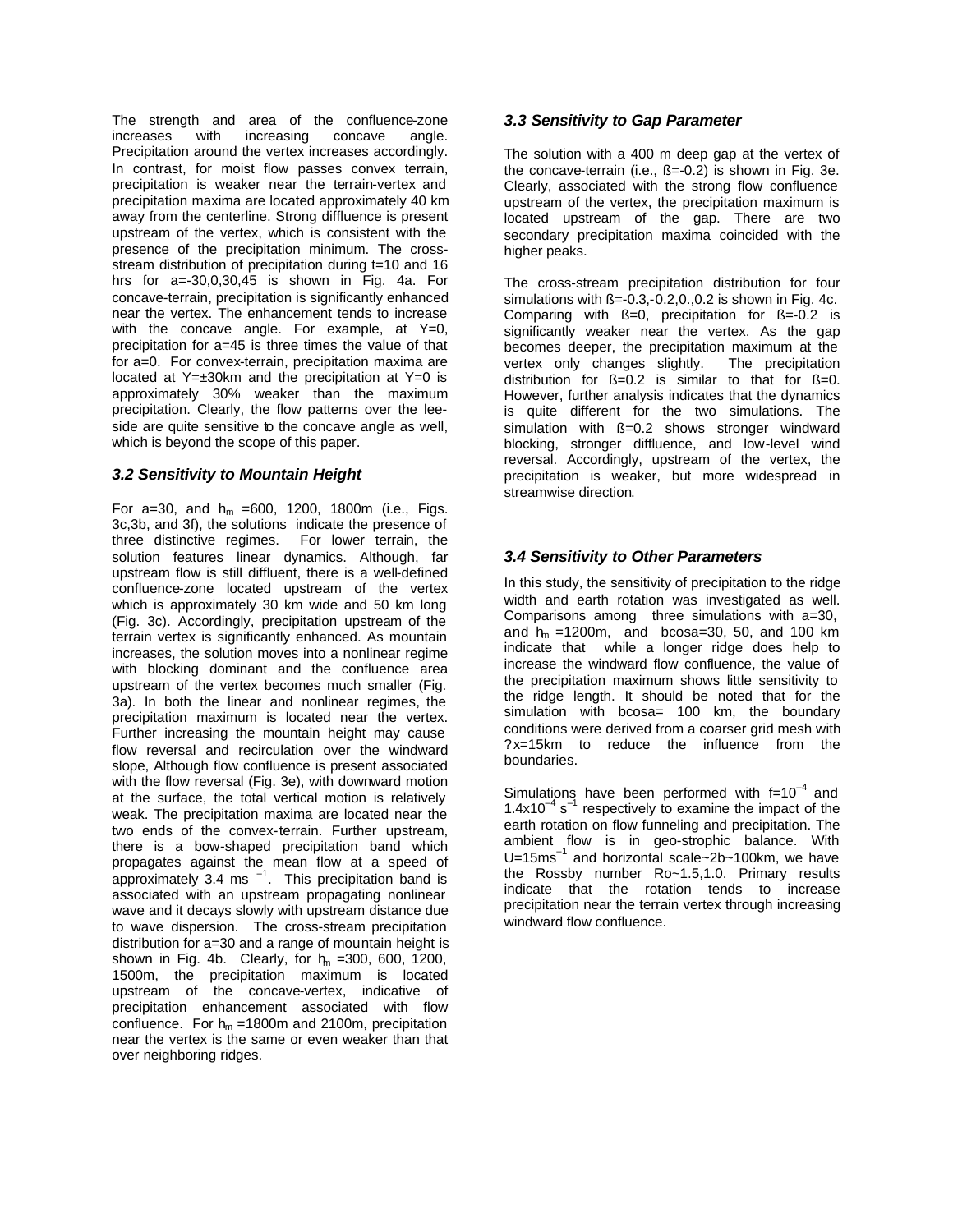

Figure 3. Horizontal wind vectors, rain-water mixing ratio (g/kg, in color), terrain (dark contour, increment=hm/3), and flow confluence  $(x10^{-5} s^{-1}$ , only values between –5 and 5 are contoured, increment=1, negative contours are dashed) at the surface and model time t=12 hour derived from six simulations with a=15km and b=50km, namely: a) a=0 and  $h_m$ =1200m; b) a=30 and h<sub>m</sub>=1200m; c) a=30 and h<sub>m</sub> =600m; d) a=-30 and h<sub>m</sub>=1200m; e) a=30,  $h_m=1200$ m, and  $\beta=-0.2$ ; f) a=30 and  $h_m=1800$ m.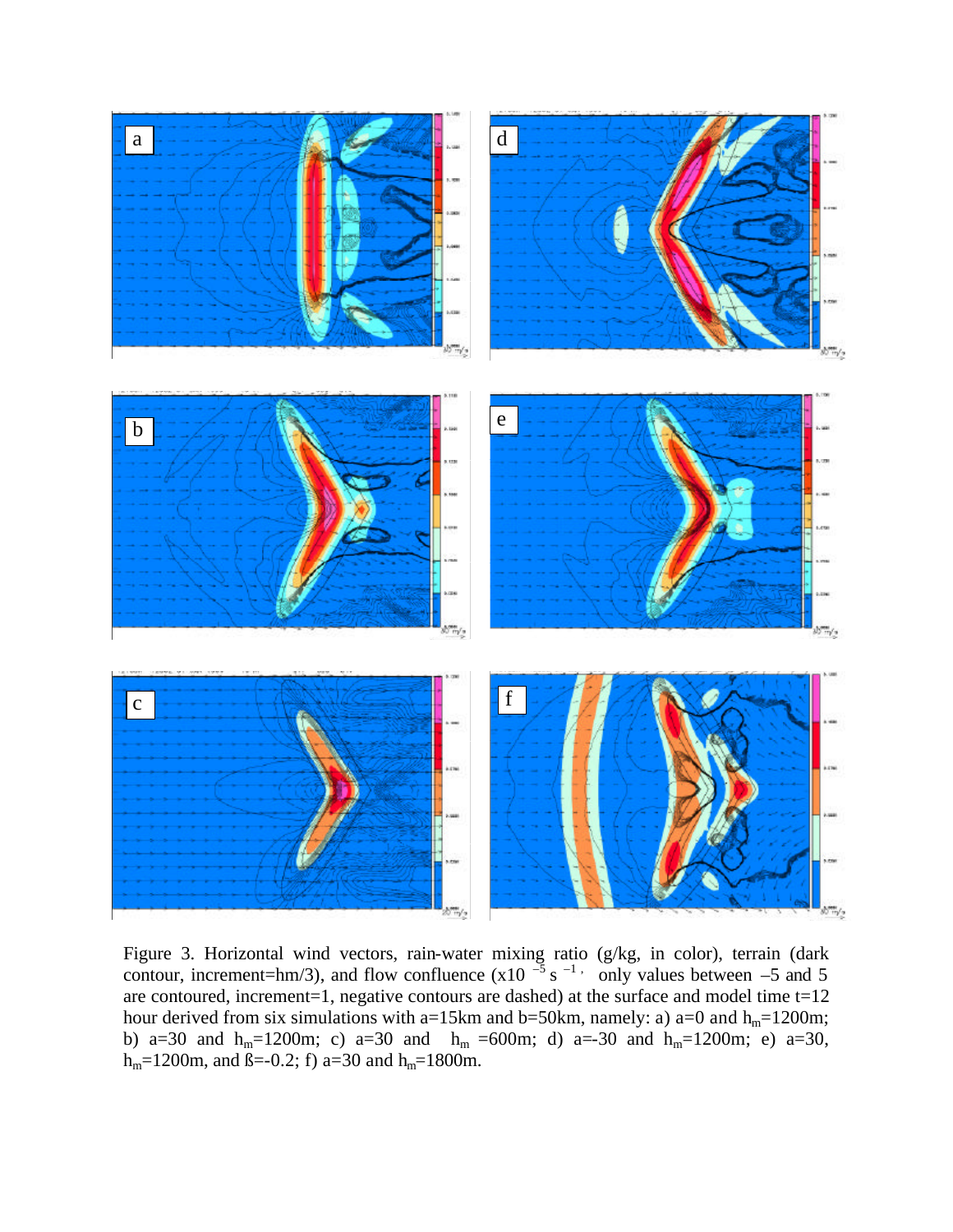

Figure 4. Plot of streamwisely averaged precipitation rate (mm/h) as a function of cross-stream distance.

## **4. FUNNELING and BLOCKING**

Apparently, flow confluence or funneling occurred upstream of the concave-terrain is closely related to windward flow blocking.

 The upslope lift which is the key element in orographic precipitation enhancement can be decomposed into two components, namely, direct upslope lift (DUL) and lift associated with low-level flow convergence (LFC). DUL is proportional to the product of U and the streamwise mountain slope and decreases with increasing altitude. LFC is proportional to flow convergence and increases with increasing altitude to the level where the divergence is zero. For low terrain DUL dominates and the strongest vertical motion is at the surface. As the terrain becomes higher, the decrease of u associated with blocking may overpower the increase of the mountain slope. As a result, flow convergence becomes more important and the vertical motion maximum is located above the ground. Convergence induced by windward blocking and its impact on precipitation has been examined by Jiang (2003).



Figure 5. The plot of  $u_b$ ,  $w_m$ ,  $w_{sm}$ , and  $P_t$  as a function of non-dimensional mountain height for a group of runs with a= $30^0$ .

According to Fig. 5, for the given parameters (i.e., a=30, bcosa km), the transition from DUL dominancy<br>to LFC dominancy occurs between the to LFC dominancy occurs between the nondimensional mountain height M=0.2 and 0.4. A second transition occurs approximately at M=1.1, and for higher terrain, flow reversal occurs over the windward slope and DUL contribution to the vertical motion becomes negative locally. The total precipitation starts to decrease with increasing mountain height for M>1.1, which is consistent with the previous study by Jiang (2003) using 3-D circular terrain except that the critical non-dimensional mountain height was found much larger for a 3-D circular hill  $(-1.32)$ .

It should be pointed out that, the horizontal convergence term includes contributions from lateral flow confluence (i.e., dv/dy) and streamwise deceleration (i.e., du/dx). For terrain with M between 0.8 and 1.0, although, dv/dy is close to zero upstream of the vertex, du/dx is still negative, and therefore, convergence contributes to the enhancement of precipitation near the vertex. In contrast, for a straight ridge, near the center, du/dx is partially cancelled out by a positive dv/dy, and the contribution from convergence is reduced accordingly.

## **5. CONCLUSIONS**

The dynamical funneling and precipitation associated with Moist airflow past concave-terrain is examined using a mesoscale model. The results indicate that based on the non-dimensional mountain height (M), the responses of stratified flow to convex-terrain can be dassify into three categories. For small M, the dominant contribution to the vertical motion over the windward slope comes from the direct upslope lifting (DUL). For concave-terrain with a moderate M, the